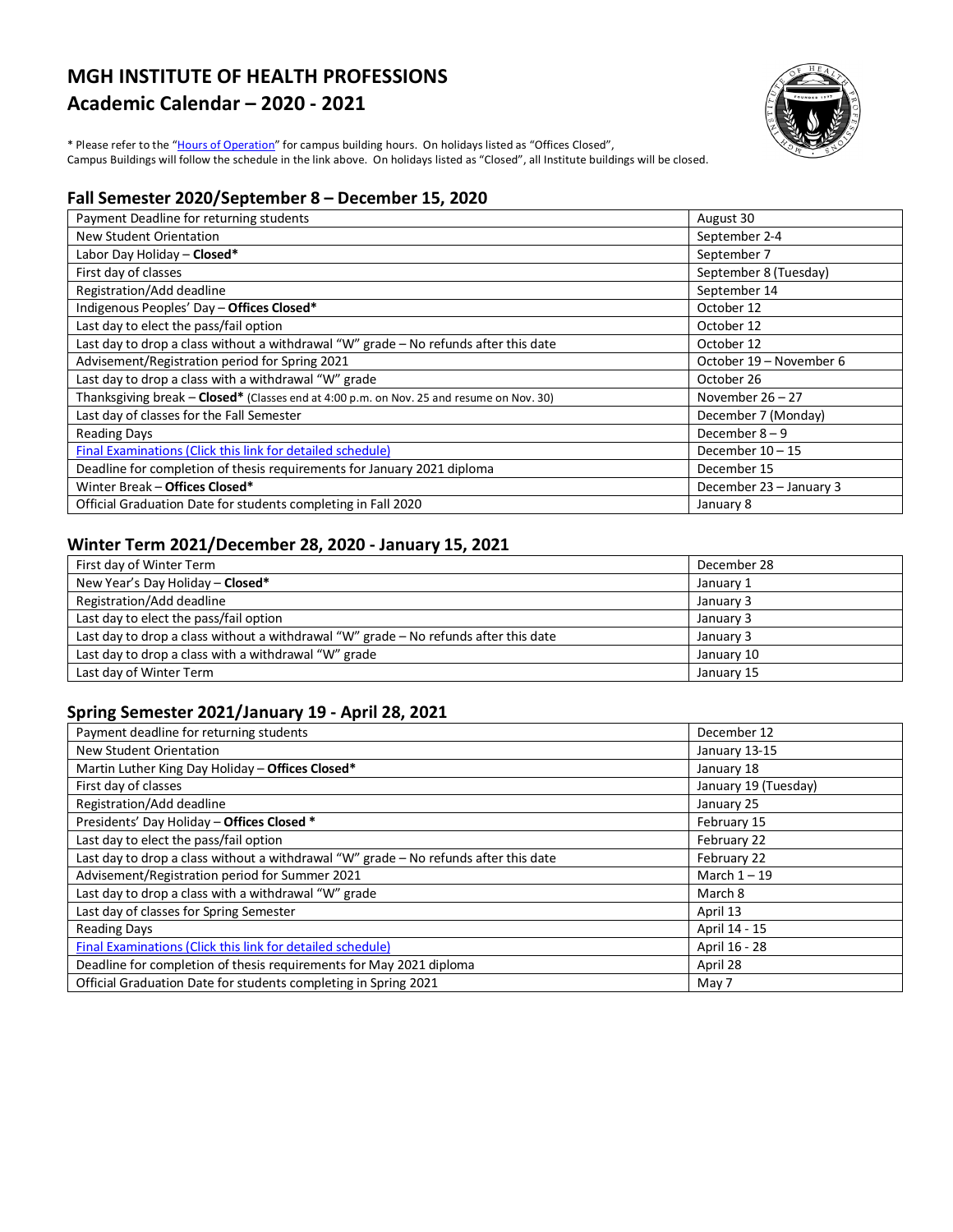### **Summer Semester 2021/May 17 – August 23, 2021**

| Payment deadline for returning students                                                           | May 5              |
|---------------------------------------------------------------------------------------------------|--------------------|
| <b>New Student Orientation</b>                                                                    | May 12-14          |
| First day of classes                                                                              | May 17             |
| Registration/Add deadline                                                                         | May 23             |
| Memorial Day Holiday - Offices Closed *                                                           | May 31             |
| First day of classes for Science Pre-Requisites                                                   | June 7             |
| Last day to elect the pass/fail option                                                            | June 20            |
| Last day to drop a class without a withdrawal "W" grade - No refunds after this date              | June 20            |
| Last day to drop a class with a withdrawal "W" grade                                              | July 4             |
| Independence Day Holiday - Closed*                                                                | July 5             |
| Advisement/Registration period for Fall 2021                                                      | July 12 - July 30  |
| Official graduation Date for PA program graduates (PA graduates attend the May 2021 Commencement) | July 16            |
| Last day of classes for Summer Session                                                            | August 13          |
| <b>Reading Days</b>                                                                               | August $14-16$     |
| Final Examinations (Click this link for detailed schedule)                                        | August $17 - 23$   |
| Deadline for completion of thesis requirements for September 2021 diploma                         | August 23          |
| Official Graduation Date for student completing in Summer 2021                                    | August 27          |
| Commencement (For all students graduating in 2021)                                                | August 29 (Sunday) |

### **DPT and OTD Entering Students – June 7 – August 6, 2021**

| New Student Orientation                                                               | As arranged during week 1 |
|---------------------------------------------------------------------------------------|---------------------------|
| First day of classes                                                                  | June 7                    |
| Payment deadline                                                                      | June 7                    |
| Last day to add or drop a class or elect audit or pass/fail options                   | June 11                   |
| Last day for 100% refund for students who drop a class or withdraw from the Institute | June 11                   |
| Last day to drop a class without a withdrawal "W" grade                               | June 18                   |
| Last Day of classes for entering DPT and OTD students                                 | August 6                  |

*Please note: The refund schedule applies to those students who drop a class before the drop with a "W" grade deadline or who withdraw completely from the Institute.*

#### **Refund Schedule – Fall 2020**

September 8 through September 14 – 100% September 15 through September 21 – 80% September 22 through September 28 – 60% September 29 through October 5 – 40% October 6 through October 12 – 20% After October 12 – No refunds

#### **Refund Schedule – Spring 2021**

January 19 through January 25 – 100% January 26 through February 1 – 80% February 2 through February 8 – 60% February 9 through February 15 – 40% February 16 through 22 – 20% After February 22 – No refunds

#### **Refund Schedule – Summer 2021**

May 17 through May 23 – 100% May 24 through May 30 – 80 % May 31 through June 6 – 60% June 7 through June 13 – 40% June 14 through June 20 – 20% After June 20 – No Refunds

**Refund Schedule for Shortened Semester/Modules This applies to all shortened modules. This also applies to Science Pre-requisites in the Summer Semester.**